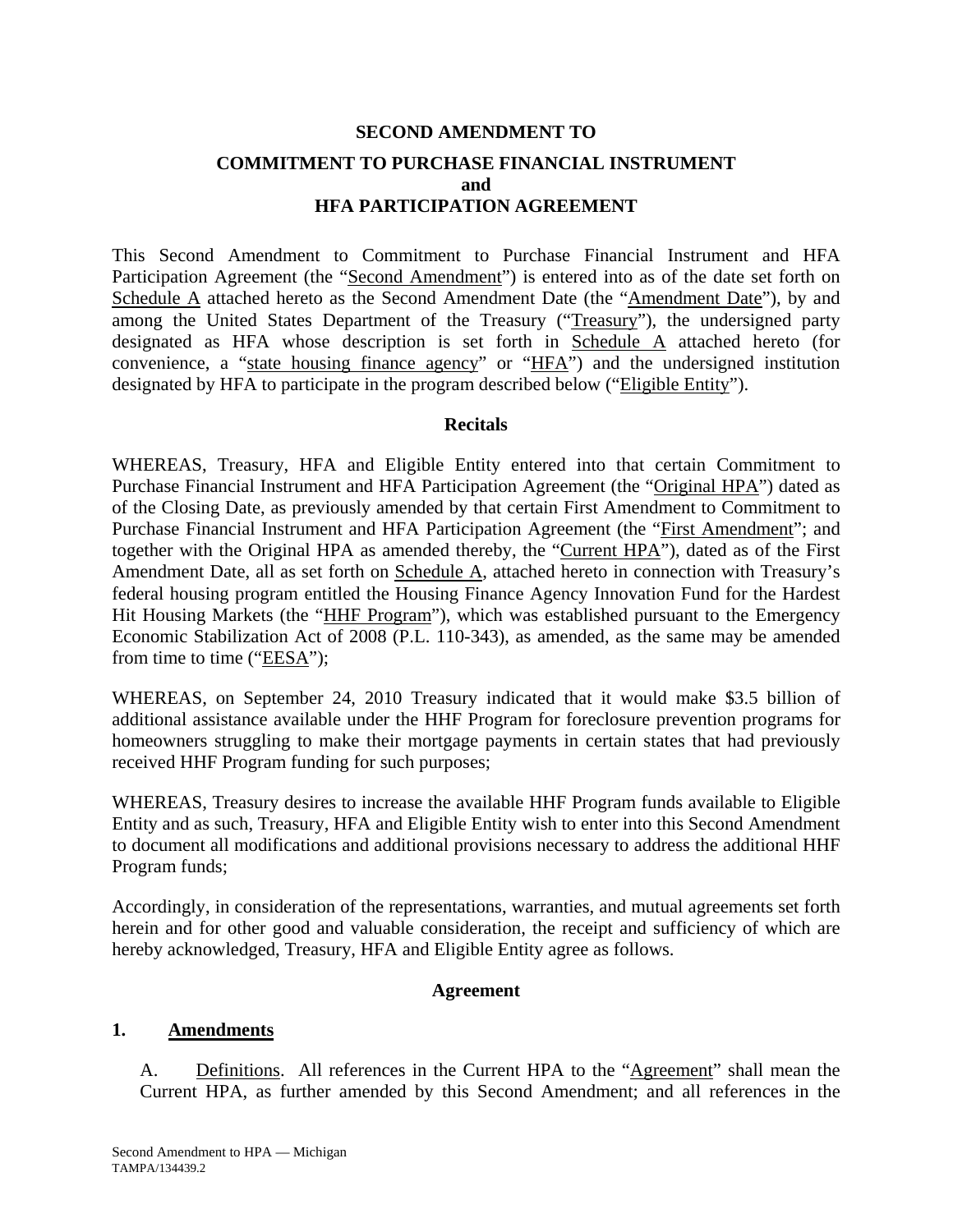Current HPA to Schedules A or B shall mean the Schedules A or B attached to this Second Amendment. All references herein to the "HPA" shall mean the Current HPA, as further amended by this Second Amendment.

B. Schedule A. Schedule A attached to the Current HPA is hereby deleted in its entirety and replaced with Schedule A attached to this Second Amendment.

C. Schedule B. Schedule B attached to the Current HPA is hereby deleted in its entirety and replaced with Schedule B attached to this Second Amendment.

## **2. Representations, Warranties and Covenants**

A. HFA and Eligible Entity. HFA and Eligible Entity, each for itself, make the following representations, warranties and covenants to Treasury and the truth and accuracy of such representations and warranties and compliance with and performance of such covenants are continuing obligations of HFA and Eligible Entity, each as to itself. In the event that any of the representations or warranties made herein cease to be true and correct or HFA or Eligible Entity breaches any of its covenants made herein, HFA or Eligible Entity, as the case may be, agrees to notify Treasury immediately and the same shall constitute an Event of Default under the HPA.

(1) HFA and Eligible Entity each hereby certifies, represents and warrants as of the date hereof that each of the representations and warranties of HFA or Eligible Entity, as applicable, contained in the HPA are true, correct, accurate and complete in all material respects as of the date hereof. All covenants of HFA or Eligible Entity, as applicable, contained in the HPA shall remain in full force and effect and neither HFA, nor Eligible Entity is in breach of any such covenant.

(2) Eligible Entity has the full corporate power and authority to enter into, execute, and deliver this Second Amendment and any other closing documentation delivered to Treasury in connection with this Second Amendment, and to perform its obligations hereunder and thereunder.

(3) HFA has the full legal power and authority to enter into, execute, and deliver this Second Amendment and any other closing documentation delivered to Treasury in connection with this Second Amendment, and to perform its obligations hereunder and thereunder.

## **3. Administrative Expenses**

Notwithstanding anything to the contrary contained in the Current HPA as amended by this Second Amendment, HFA and Eligible Entity may from time to time submit adjusted budgets to Treasury requesting approval to re-allocate HHF Funds to pay actual program expenses as set forth on a proposed Schedule C. In the event that Treasury shall approve an adjusted budget, in Treasury's sole discretion, the parties shall enter into an amendment to the HPA to modify Schedules A, B and C as necessary.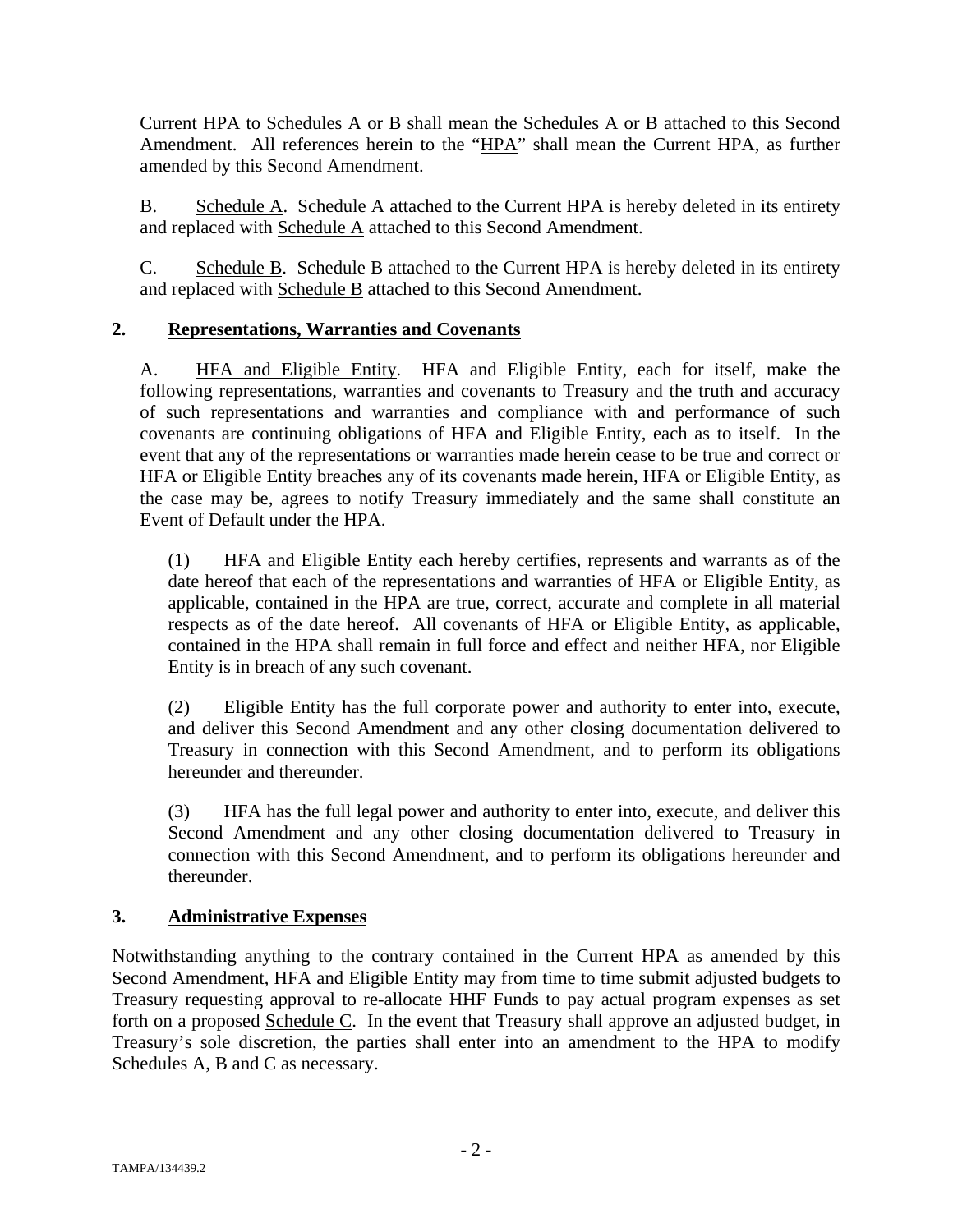## **4. Miscellaneous**

A. The recitals set forth at the beginning of this Second Amendment are true and accurate and are incorporated herein by this reference.

B. Capitalized terms used but not defined herein shall have the meanings ascribed to them in the HPA.

C. Any provision of the HPA that is determined to be prohibited or unenforceable in any jurisdiction shall, as to such jurisdiction, be ineffective to the extent of such prohibition or unenforceability without invalidating the remaining provisions of the HPA, and no such prohibition or unenforceability in any jurisdiction shall invalidate such provision in any other jurisdiction.

D. This Second Amendment may be executed in two or more counterparts (and by different parties on separate counterparts), each of which shall be deemed an original, but all of which together shall constitute one and the same instrument. Facsimile or electronic copies of this Second Amendment shall be treated as originals for all purposes.

#### [SIGNATURE PAGE FOLLOWS; REMAINDER OF PAGE INTENTIONALLY LEFT BLANK]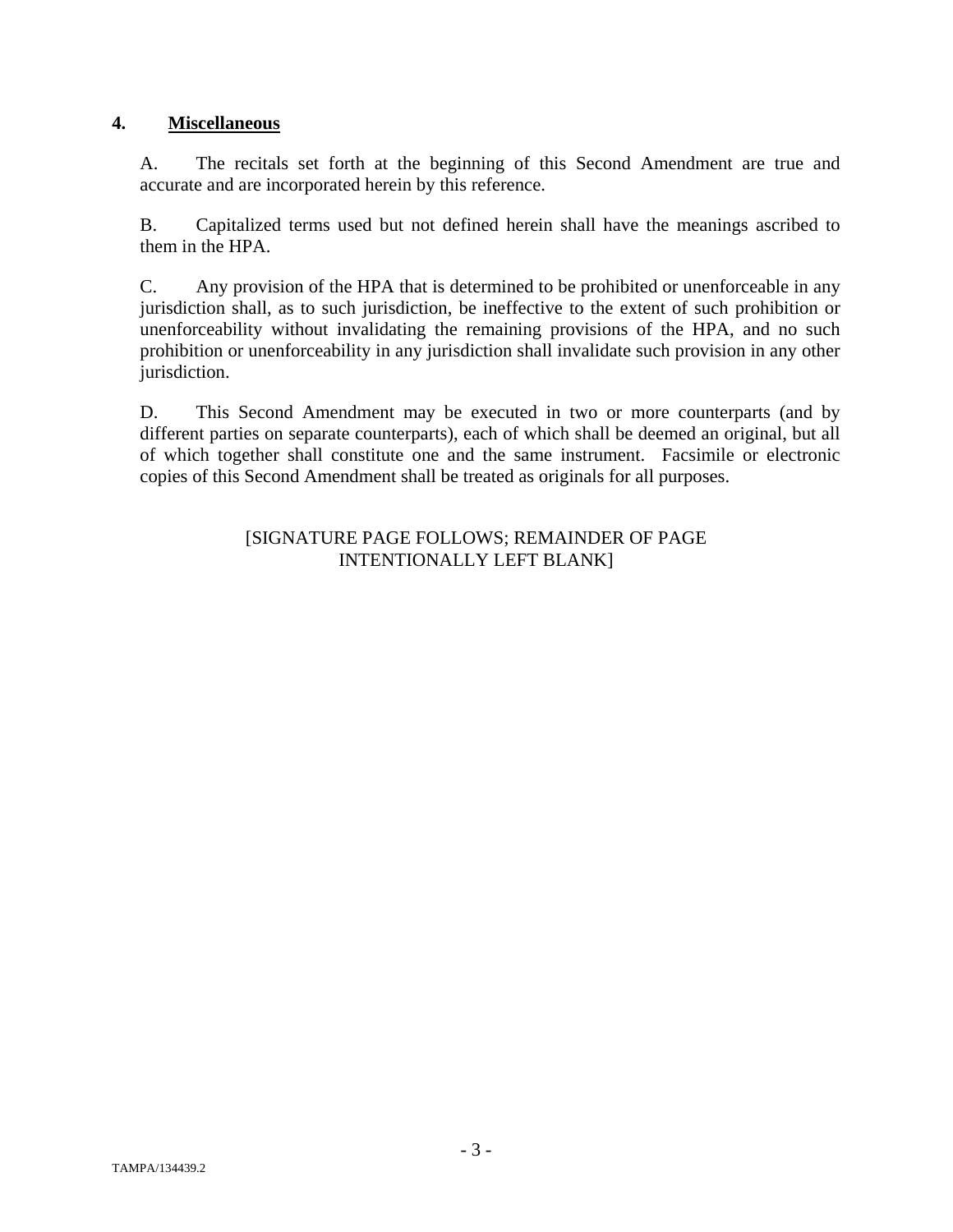**In Witness Whereof**, HFA, Eligible Entity and Treasury by their duly authorized officials hereby execute and deliver this Second Amendment to Commitment to Purchase Financial Instrument and HFA Participation Agreement as of the Amendment Date.

#### **HFA**: **TREASURY**:

MICHIGAN STATE HOUSING DEVELOPMENT AUTHORITY UNITED STATES DEPARTMENT OF THE **TREASURY** 

By: /s/ Gary Heidel By: Name: Gary Heidel Name: Herbert M. Allison, Jr. Title: Interim Executive Director Title: Assistant Secretary for

Financial Stability

#### **ELIGIBLE ENTITY**:

MICHIGAN HOMEOWNER ASSISTANCE NONPROFIT HOUSING CORPORATION

By: <u>/s/ Mary Townley</u> Name: Mary Townley Title: Vice President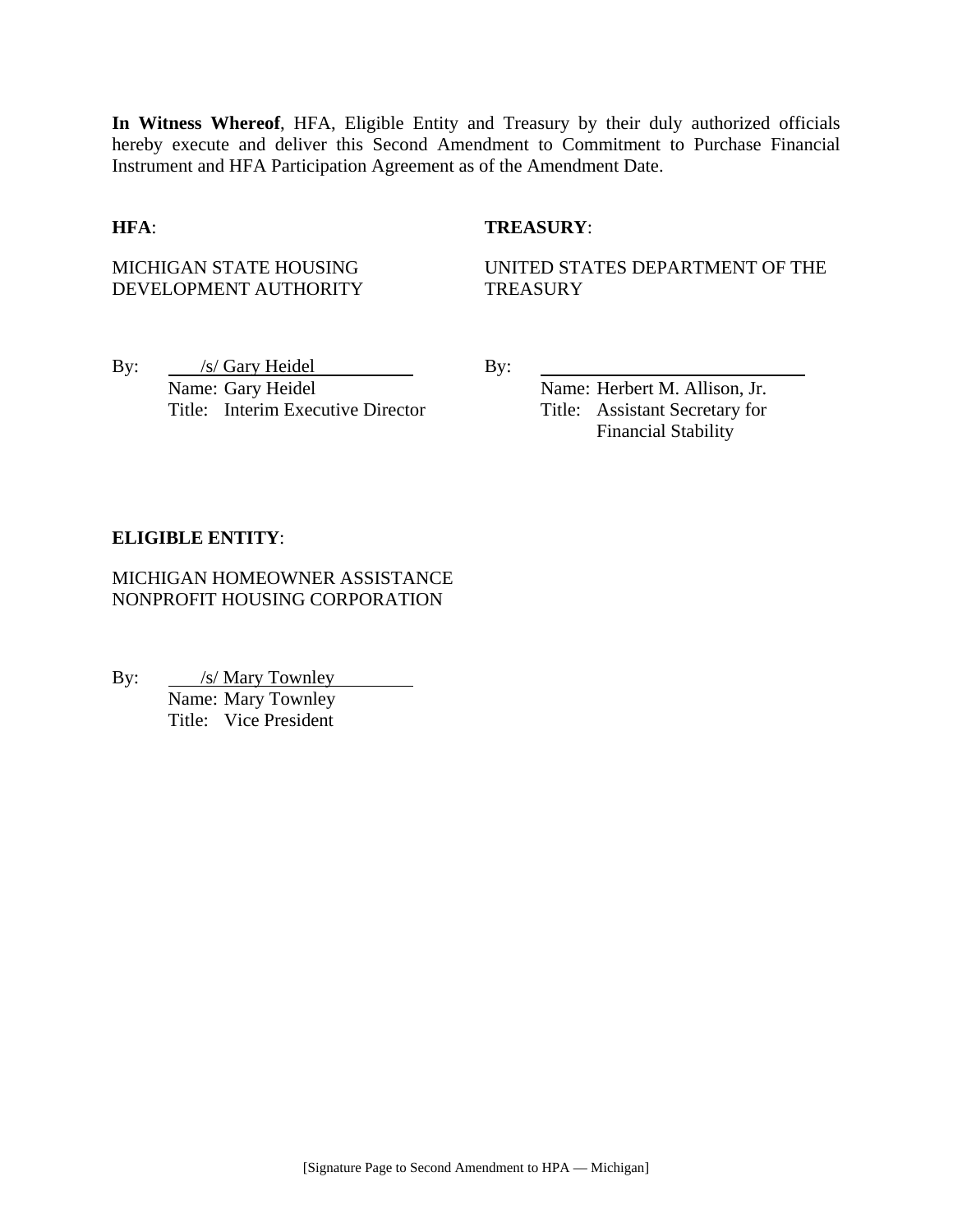In Witness Whereof, HFA, Eligible Entity and Treasury by their duly authorized officials hereby execute and deliver this Second Amendment to Commitment to Purchase Financial Instrument and HFA Participation Agreement as of the Amendment Date.

HFA:

### **TREASURY:**

MICHIGAN STATE HOUSING DEVELOPMENT AUTHORITY UNITED STATES DEPARTMENT OF THE **TREASURY** 

 $By:$ 

Name: Title:

By:

Name: Herbert M. Allison. Jr. Title: Assistant Secretary for **Financial Stability** 

#### **ELIGIBLE ENTITY:**

MICHIGAN HOMEOWNER ASSISTANCE NONPROFIT HOUSING CORPORATION

By:

Name: Title: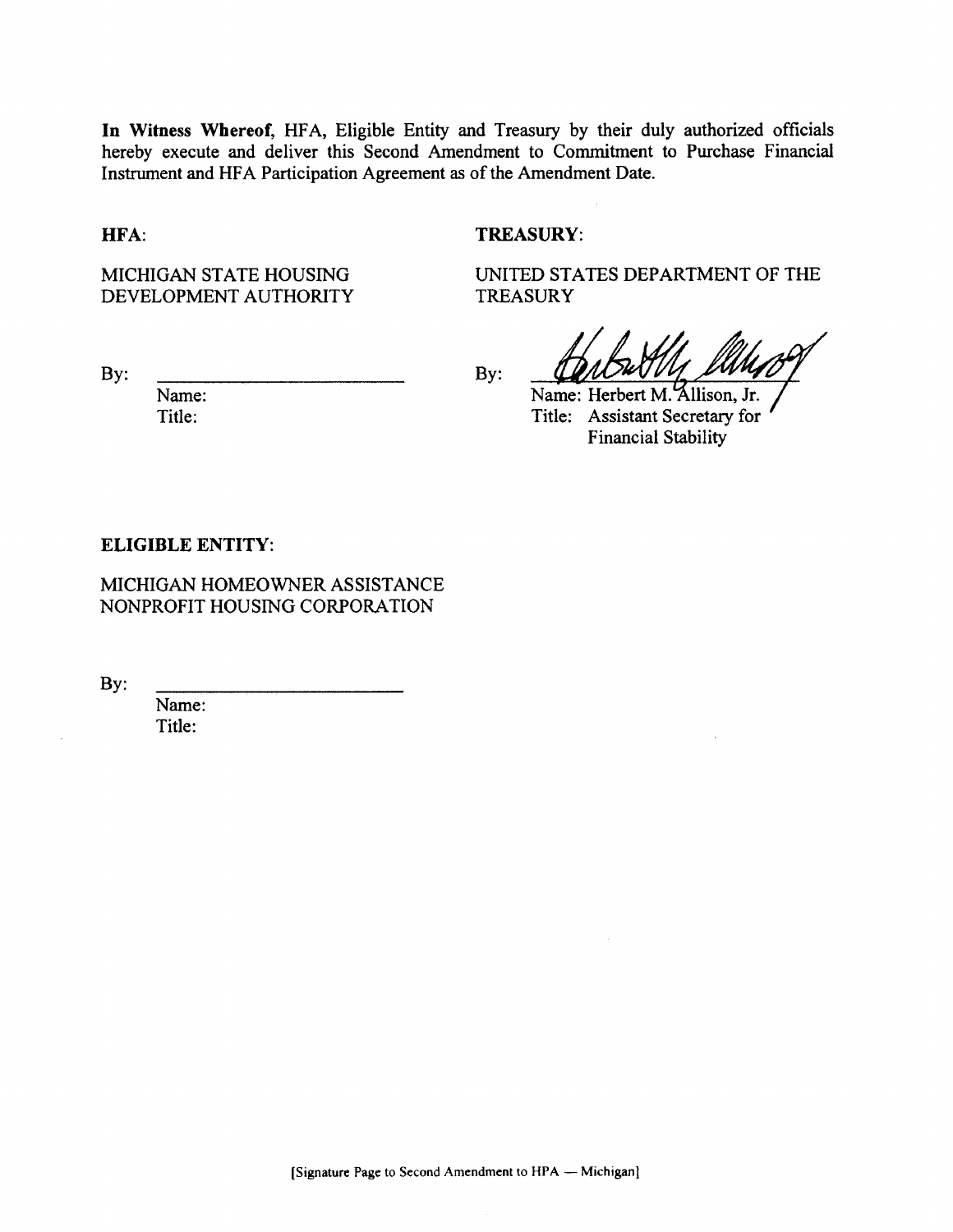# **EXHIBITS AND SCHEDULES**

Schedule A Basic Information<br>Schedule B Service Schedules

Service Schedules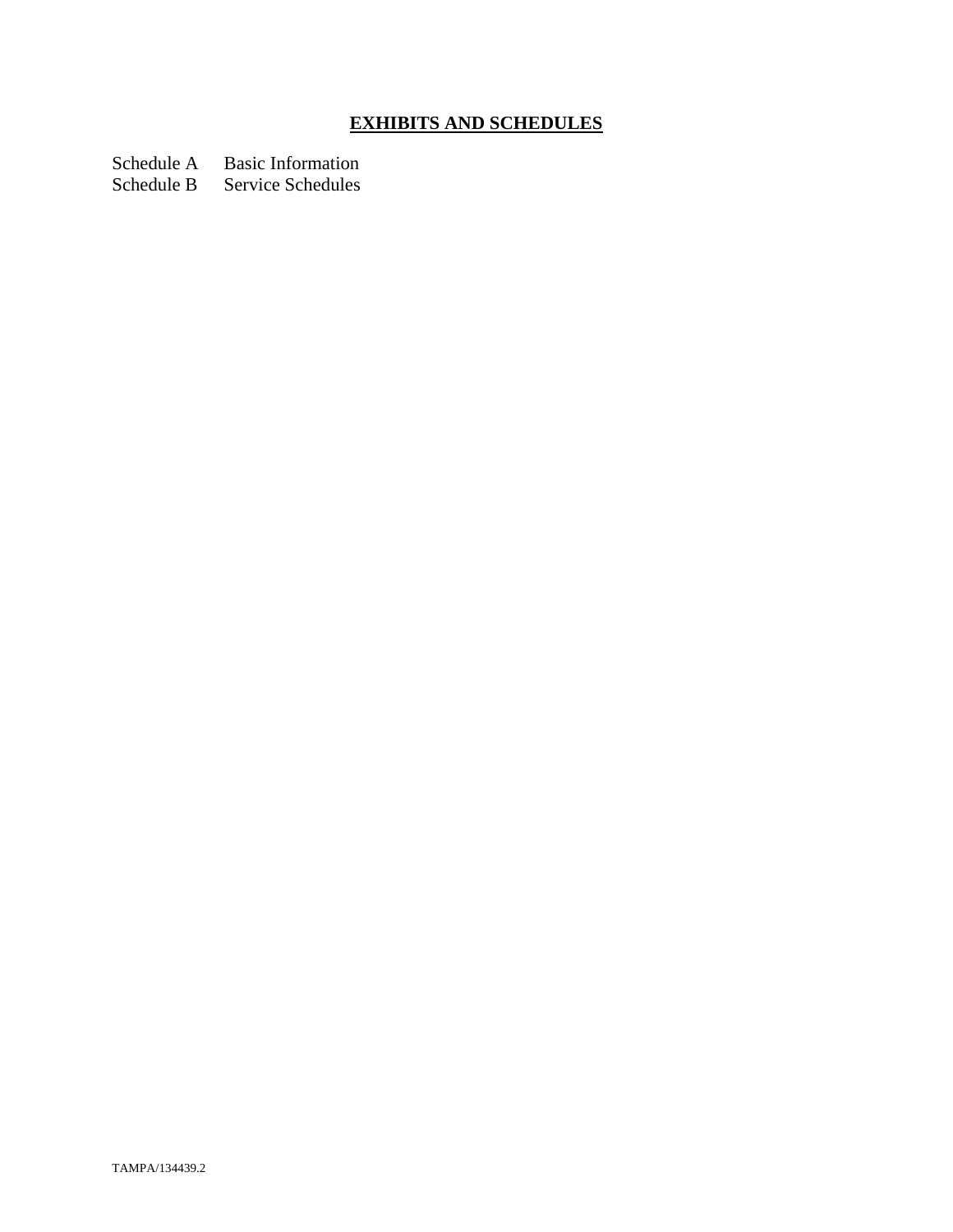### **SCHEDULE A**

## **BASIC INFORMATION**

| Eligible Entity Information:<br>Name of the Eligible Entity: | Michigan Homeowner Assistance Nonprofit<br><b>Housing Corporation</b> |
|--------------------------------------------------------------|-----------------------------------------------------------------------|
| Corporate or other organizational form:                      | <b>Domestic Nonprofit Corporation</b>                                 |
| Jurisdiction of organization:                                | State of Michigan                                                     |
| Notice Information:                                          |                                                                       |

| HFA Information: |
|------------------|
| Name of HFA:     |

Date of Application: April 14, 2010

Date of Action Plan: September 1, 2010

Notice Information:

Michigan State Housing Development Authority

Organizational form: Public body corporate and politic of the State of Michigan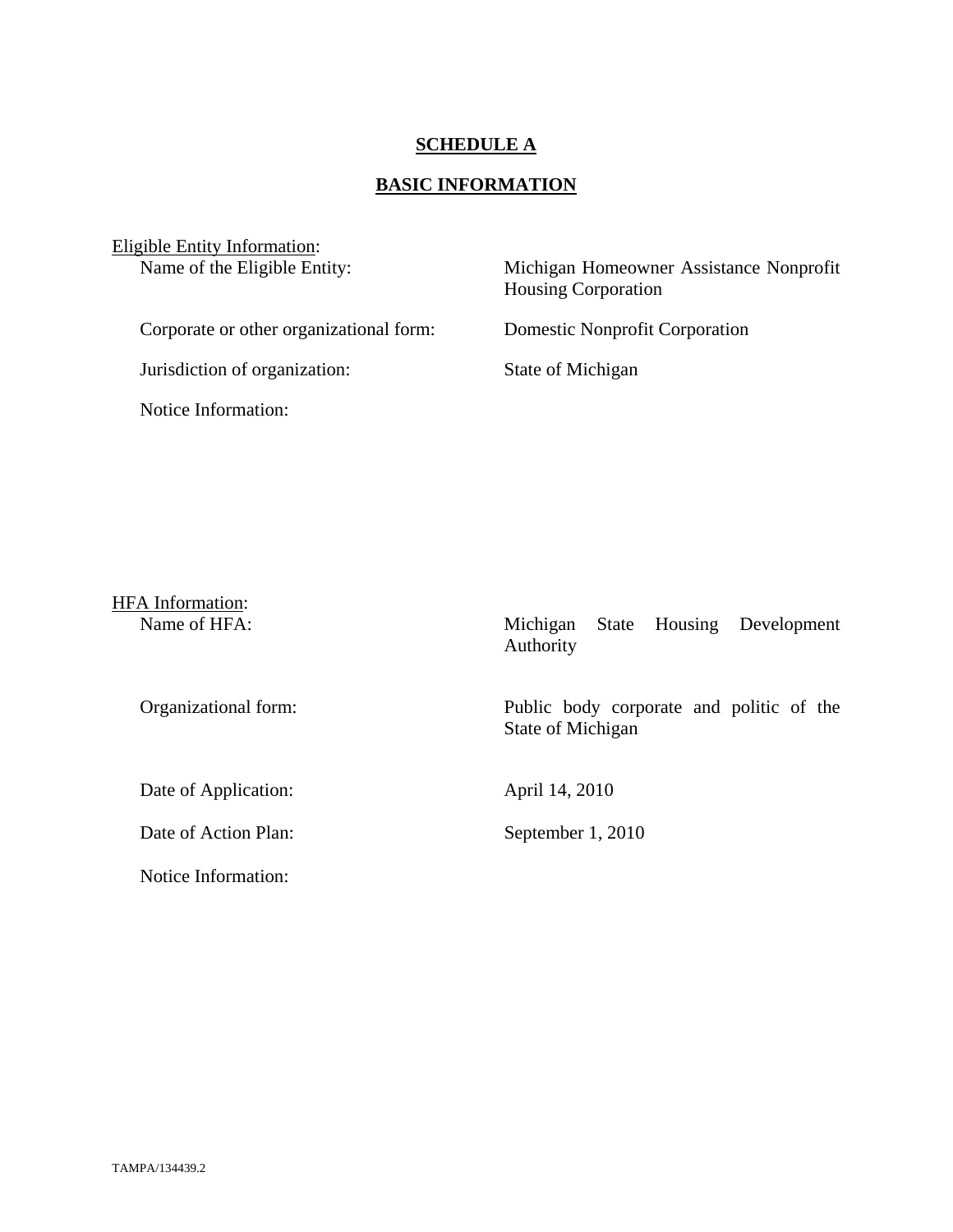| <b>Program Participation Cap:</b>                                                   | \$498,605,738.00                                                                                                                                       |
|-------------------------------------------------------------------------------------|--------------------------------------------------------------------------------------------------------------------------------------------------------|
| Portion of Program Participation Cap<br><b>Representing Original HHF Funds:</b>     | \$154,500,000.00                                                                                                                                       |
| Portion of Program Participation Cap<br><b>Representing Unemployment HHF Funds:</b> | \$128,461,559.00                                                                                                                                       |
| Permitted Expenses:                                                                 | \$16,710,486.00                                                                                                                                        |
| Closing Date:                                                                       | June 23, 2010                                                                                                                                          |
| <b>First Amendment Date:</b>                                                        | September 23, 2010                                                                                                                                     |
| <b>Second Amendment Date:</b>                                                       | September 29, 2010                                                                                                                                     |
| <b>Eligible Entity Depository Account Information:</b>                              | See account information set forth in the<br>Depository Account Control Agreement<br>between Treasury and Eligible Entity<br>regarding the HHF Program. |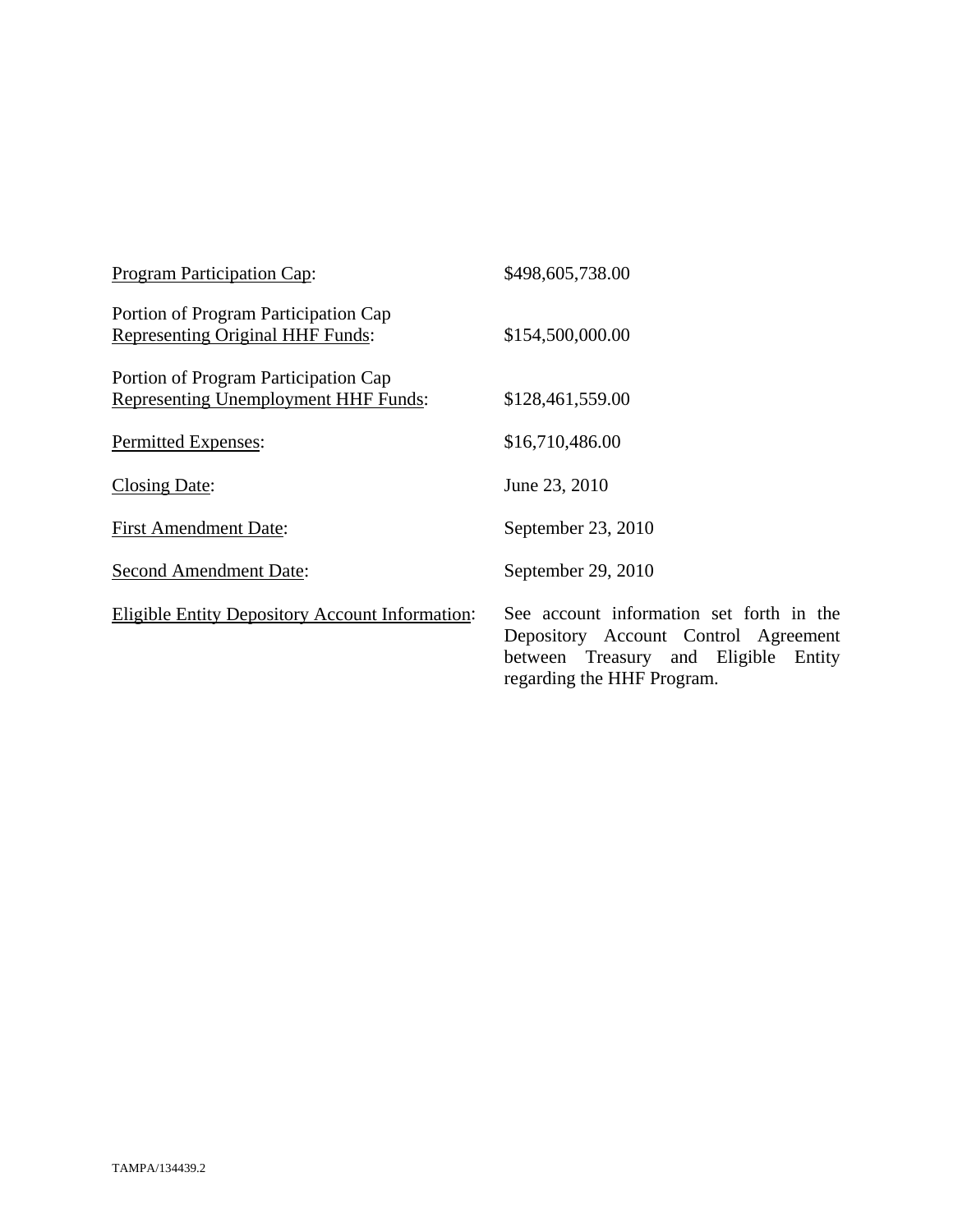## **SCHEDULE B**

### **SERVICE SCHEDULES**

The Service Schedules attached as Schedule B to the Current HPA are hereby deleted in their entirety and replaced with the attached Service Schedules (numbered sequentially as Service Schedule B-1, Service Schedule B-2, et. seq.), which collectively comprise Schedule B to the HPA.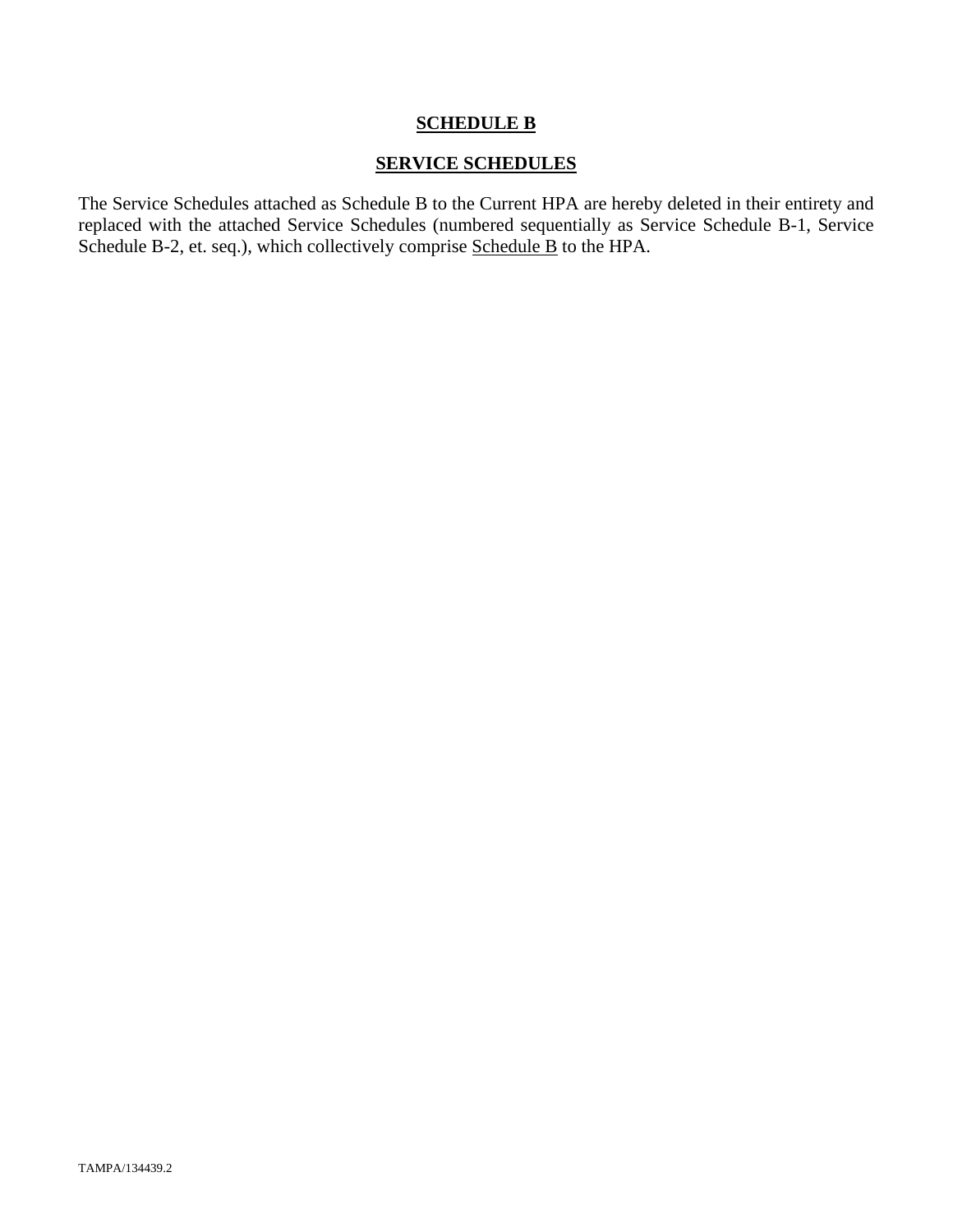## **SERVICE SCHEDULE B-1**

## **Michigan State Housing Development Authority**

| PRINCIPAL CURTAILMENT PROGRAM |
|-------------------------------|
| <b>Summary Guidelines</b>     |

|    | 1. Program Overview            | The Principal Curtailment Program will provide a one-time                                                                      |
|----|--------------------------------|--------------------------------------------------------------------------------------------------------------------------------|
|    |                                | matching fund of up to \$10,000 to homeowners seeking to                                                                       |
|    |                                | modify their loans. The Lender/Servicer must agree to provide                                                                  |
|    |                                | matching forgiveness of principal overhang and to modify the                                                                   |
|    |                                | reduced loan balance.                                                                                                          |
|    |                                |                                                                                                                                |
|    | 2. Program Goals               | The Principal Curtailment will prevent avoidable foreclosures by                                                               |
|    |                                | helping homeowners who currently cannot refinance or modify                                                                    |
|    |                                | their mortgages due to negative equity positions. Homeowners                                                                   |
|    |                                | will benefit from both a restructured loan payment and the                                                                     |
|    |                                | reduction in principal balance, reducing monthly payments and                                                                  |
|    |                                | increasing sustainability.                                                                                                     |
| 3. | <b>Target</b>                  | The Authority does not anticipate targeting this assistance on a                                                               |
|    | <b>Population/Areas</b>        | geographic basis, nor have we anticipated targeting specific                                                                   |
|    |                                | income limits. However, in practical terms this program will                                                                   |
|    |                                | most likely assist working and middle-income families although                                                                 |
|    |                                | there are no hard income limits.                                                                                               |
|    | 4. Program Allocation          | \$30,400,000.00                                                                                                                |
|    | (Excluding                     |                                                                                                                                |
|    | <b>Administrative</b>          |                                                                                                                                |
|    | <b>Expenses</b> )              |                                                                                                                                |
|    |                                |                                                                                                                                |
|    | <b>5. Borrower Eligibility</b> | Homeowners presently having severe negative equity, greater or                                                                 |
|    | <b>Criteria</b>                | equal to 115% of Combined Loan to Value (CLTV), and need                                                                       |
|    |                                | principal curtailment in order to reach a sustainable mortgage                                                                 |
|    |                                | payment. Homeowners will be required to provide a financial                                                                    |
|    |                                |                                                                                                                                |
|    |                                |                                                                                                                                |
|    |                                | hardship affidavit. First mortgage LTV may not be reduced                                                                      |
|    |                                | below 100%. The Lender will determine homeowners'                                                                              |
|    |                                | qualifying ratios for eligibility according to their own                                                                       |
|    |                                | standardized modification guidelines; housing ratios should not                                                                |
|    |                                | exceed 31%. The Lender will transmit eligible homeowner data                                                                   |
|    |                                | to the Authority for review, and agree to match MSHDA's                                                                        |
|    |                                | assistance dollar for dollar towards principal curtailment.                                                                    |
|    |                                | Awarded funds will be remitted to Lender to be applied towards                                                                 |
|    |                                | only the outstanding principal, on either $1st$ or $2nd$ mortgage.                                                             |
|    |                                | Lender to supply evidence to the Authority that funds were                                                                     |
|    |                                | applied as approved. Hardest-Hit funds will be available on a                                                                  |
|    |                                | first come, first serve basis.                                                                                                 |
|    | 6. Property/Loan               | The homeowner must currently occupy the property as his/her                                                                    |
|    | <b>Eligibility Criteria</b>    | primary residence, and must be located within the state of<br>Michigan. Eligible structures to include single-family, attached |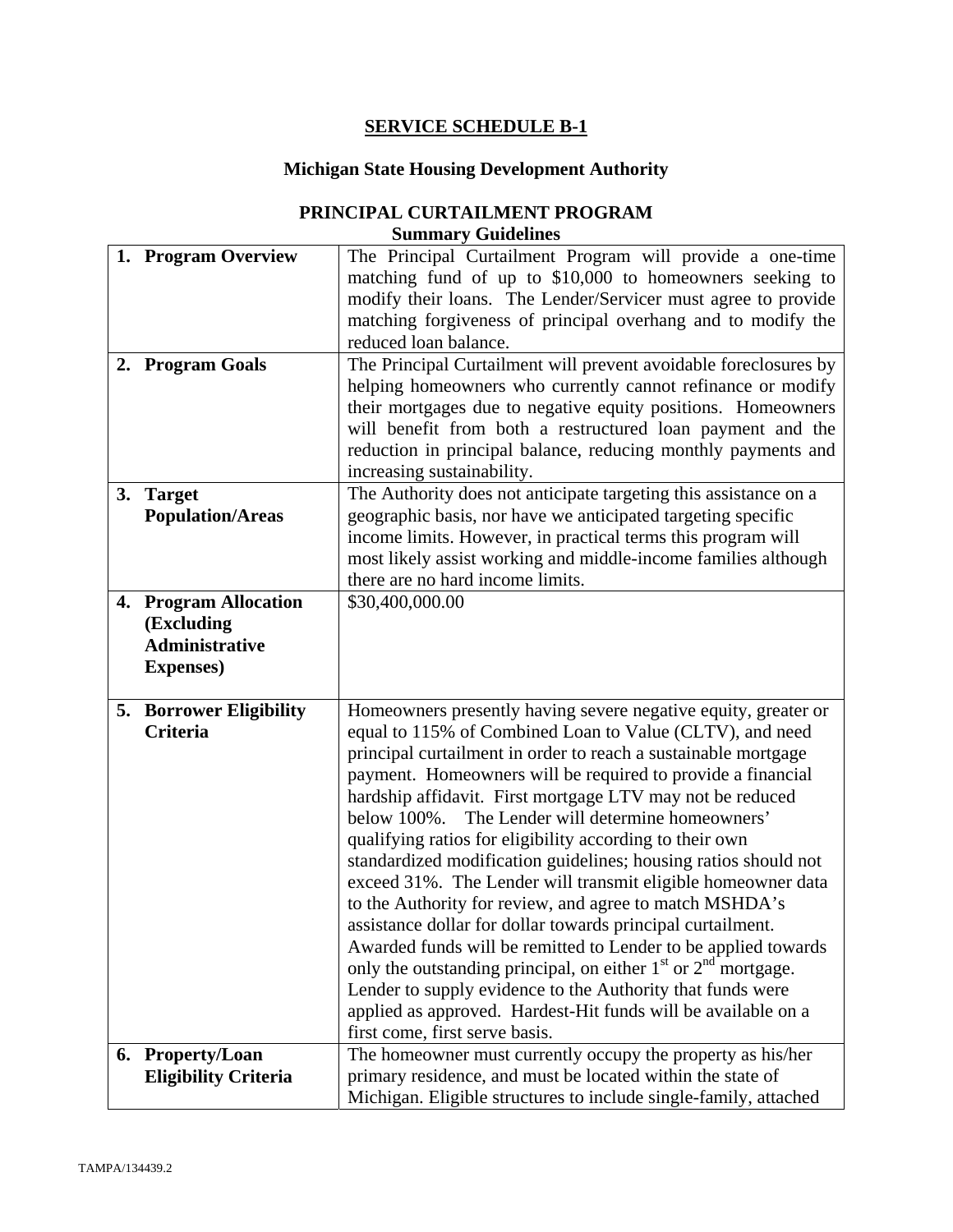|                                            | or detached, or manufactured homes on a permanent foundation<br>attached to real property. Existing mortgage loan balance must     |
|--------------------------------------------|------------------------------------------------------------------------------------------------------------------------------------|
|                                            | be equal to or less than \$729,250.                                                                                                |
| 7. Program Exclusions                      | Second homes or investment properties. Homeowners with                                                                             |
|                                            | liquid cash reserves exceeding 3 months PITI.                                                                                      |
| 8. Structure of Assistance                 | Homeowners receiving MSHDA award will execute a secured                                                                            |
|                                            | subordinate lien mortgage and note in favor of the Eligible<br>Entity. Loan will be 0%, non-amortizing loan, forgivable over a     |
|                                            | 5 year term at 20% per year, which will be due on sale or                                                                          |
|                                            | transfer of the property, or when the property ceases to be the                                                                    |
|                                            | principal residence of the homeowner, or if the mortgagor repays                                                                   |
|                                            | in full any mortgage loan encumbering the property, no other                                                                       |
|                                            | principal payments on the loans are due. Repayment of funds                                                                        |
|                                            | will be re-invested back into new homeowner awards. Mortgage                                                                       |
|                                            | will be recorded through public records and ongoing monitoring,                                                                    |
| 9. Per Household                           | repayments and discharges will be conducted by the Authority.<br>Maximum of \$10,000 per household with a minimum 1:1 match        |
| <b>Assistance</b>                          | from the Lender.                                                                                                                   |
|                                            |                                                                                                                                    |
| 10. Duration of Assistance                 | One time assistance to homeowner paid directly to                                                                                  |
|                                            | Lender/Servicer for application towards principal curtailment.                                                                     |
| 11. Estimated Number of                    | 3,044 households could be served under this program if they all                                                                    |
| Participating                              | receive the maximum funding amount of \$10,000.                                                                                    |
| <b>Households</b>                          |                                                                                                                                    |
|                                            |                                                                                                                                    |
| 12. Program Inception/                     | This Program will be available to homeowners within two                                                                            |
| <b>Duration</b>                            | months after approval by Treasury and will last up to three years.                                                                 |
|                                            | However, based on the overwhelming need, funds allocated to                                                                        |
|                                            | this Program will likely be exhausted second quarter 2012.                                                                         |
| 13. Program Interactions<br>with Other HFA | Homeowners will only be eligible for one MSHDA HHF                                                                                 |
| <b>Programs</b>                            | Program. MSHDA owned and serviced loans are eligible for<br>this program.                                                          |
|                                            |                                                                                                                                    |
| <b>14. Program Interactions</b>            | Lender/Servicer will analyze homeowners' request for loan                                                                          |
| with HAMP                                  | workout and offer the best possible solution to provide for long                                                                   |
|                                            | term sustainability. Some homeowners are given HAMP                                                                                |
|                                            | modifications, yet many will not qualify due to inability to reach<br>a sustainable mortgage payment or 31% ratio without making a |
|                                            | principal curtailment. This program, with the Lender's 1:1                                                                         |
|                                            | match, may make it possible. This assistance is available for                                                                      |
|                                            | non-HAMP loans as well.                                                                                                            |
| 15. Program Leverage                       | Existing Lender/Servicer will be required to match HHF                                                                             |
| with Other Financial                       | Program funds 1:1. The matching funds will be paid at closing.                                                                     |
|                                            |                                                                                                                                    |
| <b>Resources</b>                           |                                                                                                                                    |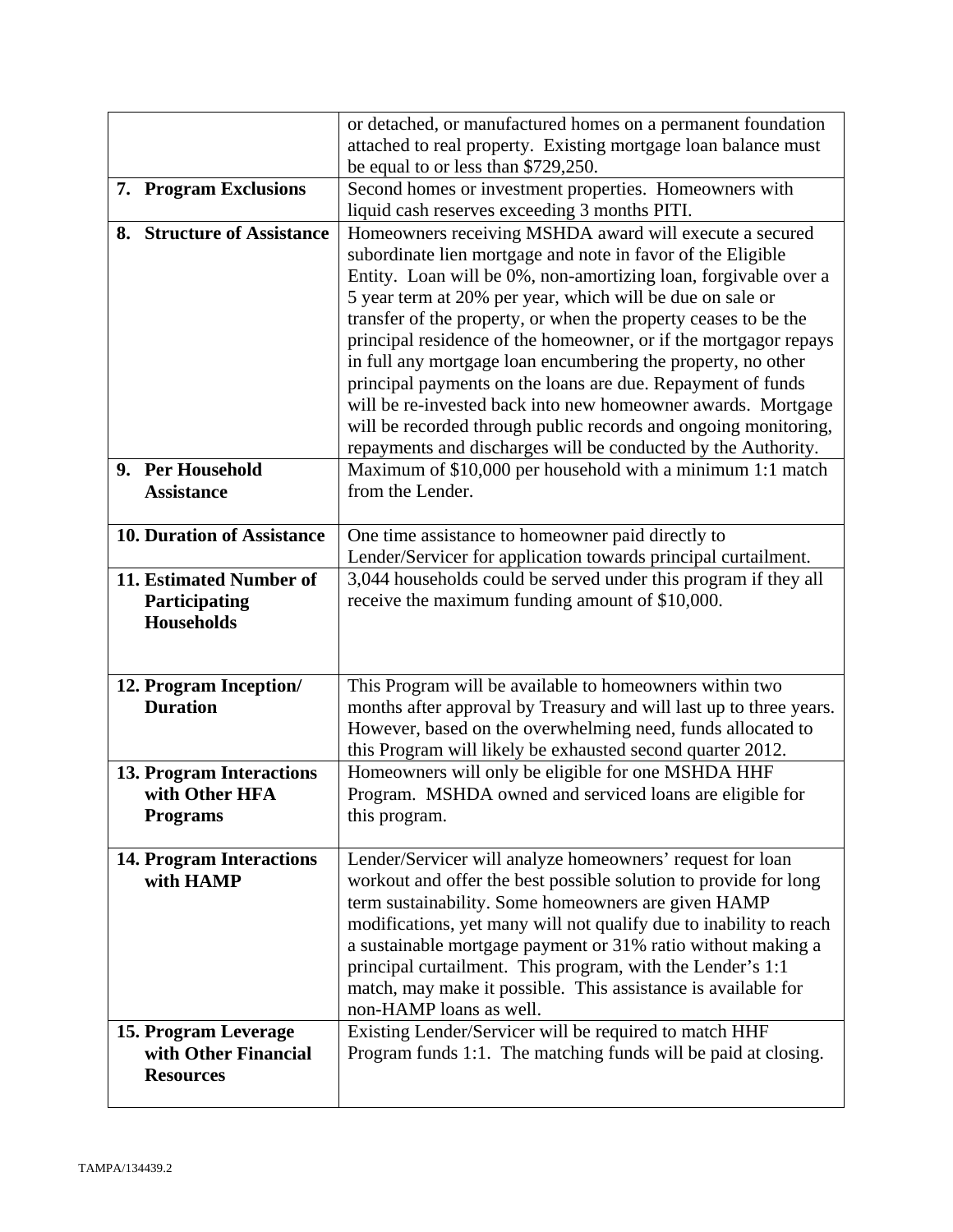| 16. Qualify as an | Yes | $\boxtimes$ No |
|-------------------|-----|----------------|
| Unemployment      |     |                |
| Program           |     |                |
|                   |     |                |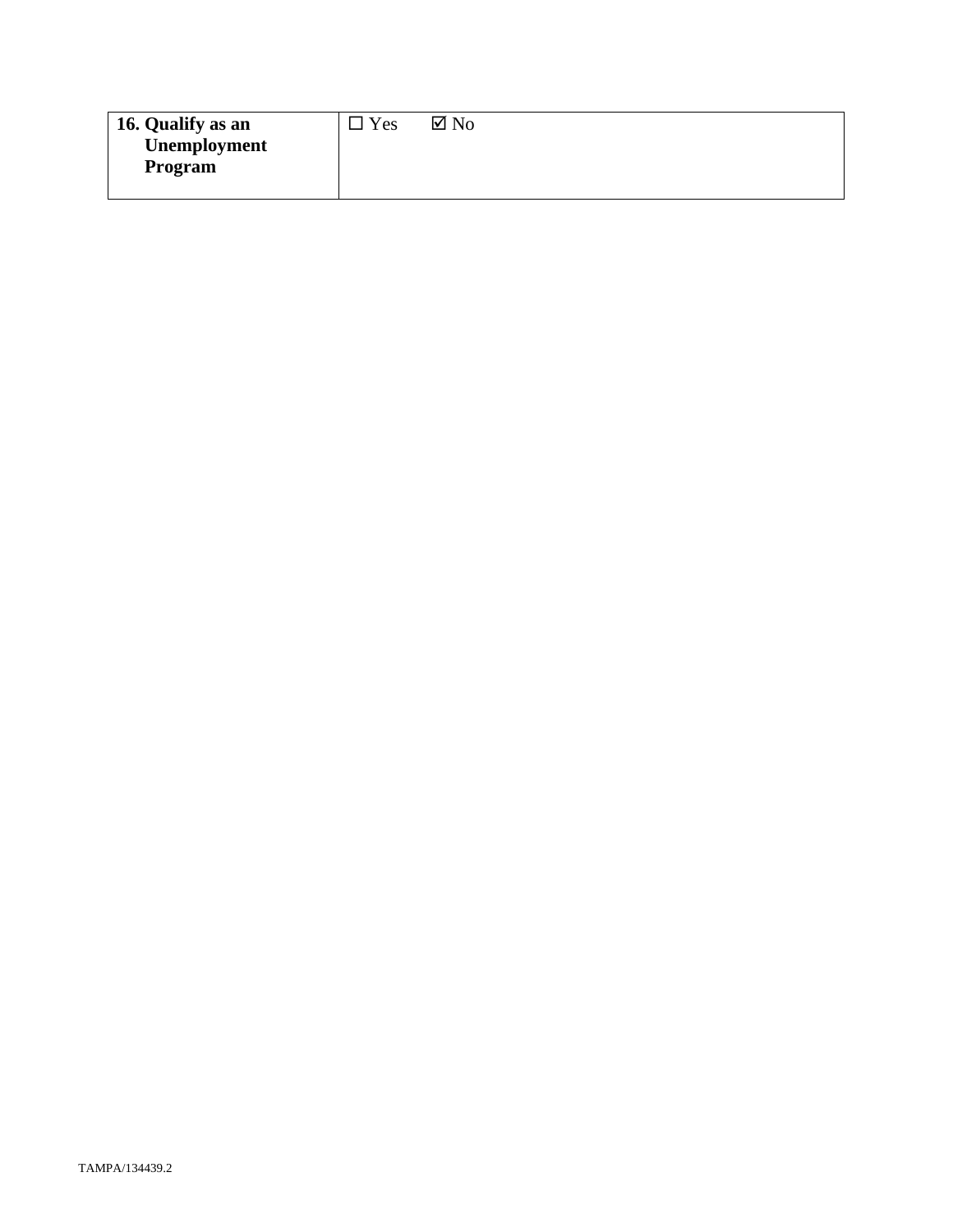## **SERVICE SCHEDULE B-2**

## **Michigan State Housing Development Authority**

# **LOAN RESCUE PROGRAM Summary Guidelines**

| unemployment, many Michigan families have encountered some                              |  |
|-----------------------------------------------------------------------------------------|--|
|                                                                                         |  |
| significant obstacle in their lives that resulted in mortgage                           |  |
| delinquency. This program will provide up to \$5,000 in                                 |  |
| assistance to households who can now sustain homeownership,                             |  |
| catch up on delinquent payments and avoid foreclosure.                                  |  |
| 2. Program Goals<br>This program will prevent avoidable foreclosures by putting         |  |
| homeowners, who otherwise are on the brink of foreclosure, but                          |  |
| can now afford to sustain homeownership, back on solid footing                          |  |
| without increasing their indebtedness. In so doing, the program                         |  |
| will stem the oversupply of foreclosed homes and short sales that                       |  |
| dominate many markets and help stabilize the broader housing                            |  |
| market in Michigan.                                                                     |  |
| 3. Target<br>The Authority does not anticipate targeting this assistance on a           |  |
| geographic basis, nor have we anticipated targeting specific<br><b>Population/Areas</b> |  |
| income limits. However, in practical terms this program will                            |  |
| most likely assist working and middle-income families although                          |  |
| there are no hard income limits.                                                        |  |
| 4. Program Allocation<br>\$15,500,000.00                                                |  |
| (Excluding                                                                              |  |
| <b>Administrative</b>                                                                   |  |
| <b>Expenses</b> )                                                                       |  |
|                                                                                         |  |
| Homeowners must be able to document a "recovery" from a one-<br>5. Borrower Eligibility |  |
| Criteria<br>time crisis and have the future ability to sustain their current            |  |
| mortgage. Homeowners will be required to provide a financial                            |  |
| hardship affidavit. The Lender/Servicer will determine                                  |  |
| homeowners qualifying ratios for eligibility according to their                         |  |
| own standardized modification guidelines, i.e. HAMP, FDIC,                              |  |
| etc. The Lender will transmit eligible homeowner data to the                            |  |
| Authority for review, confirmation that homeowner has                                   |  |
| overcome the one-time crisis and is back on track with                                  |  |
| successful payments. Housing ratio should not exceed 31% after                          |  |
| approved modification. Award funds will be remitted to Lender                           |  |
| for application to arrearage on homeowner's loan. Proof to be                           |  |
| supplied to the Authority that funds were applied and account                           |  |
| brought current. Hardest-Hit funds will be available on a first                         |  |
| come, first serve basis.                                                                |  |
| The homeowner must currently occupy the property as his/her<br>6. Property/Loan         |  |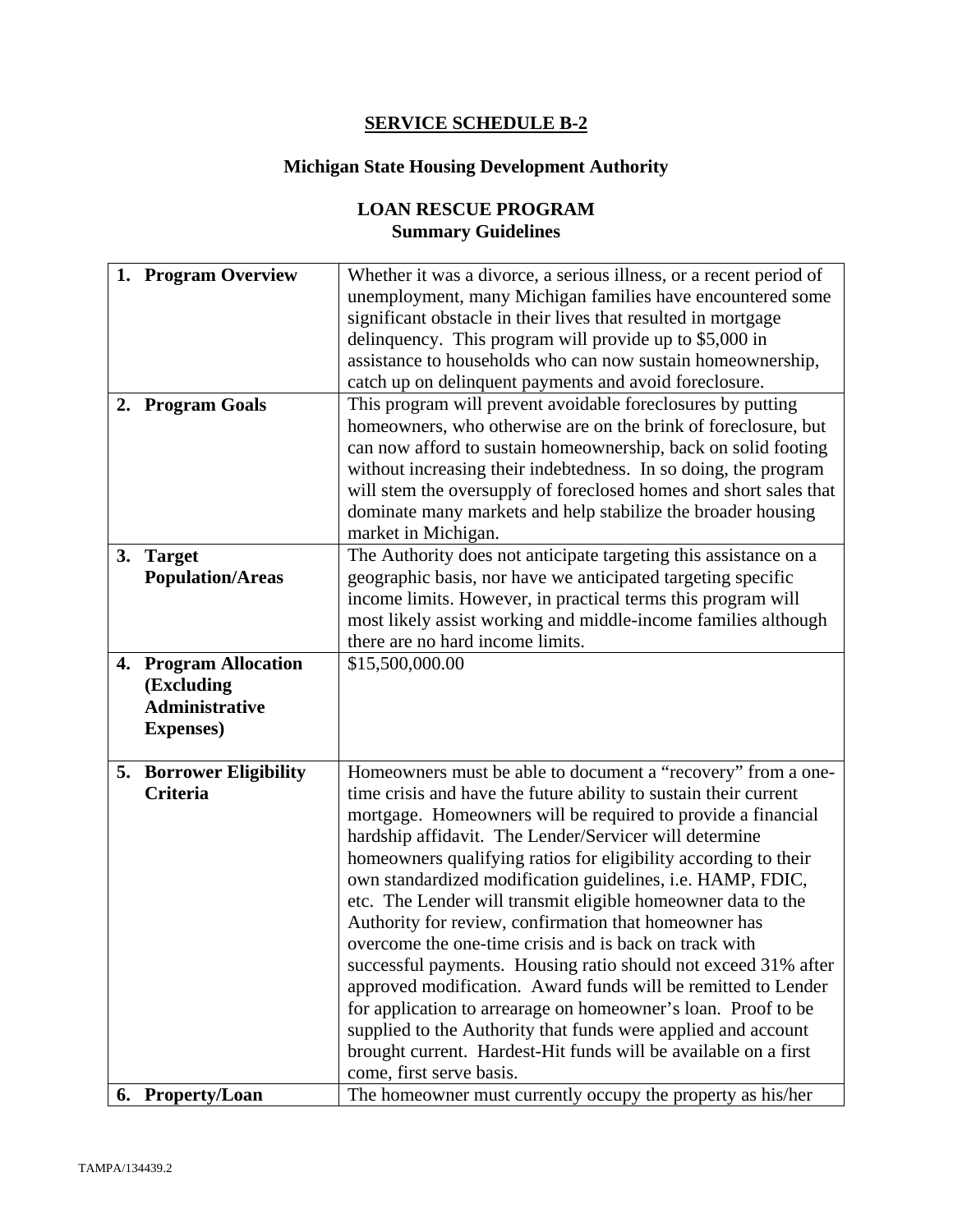| <b>Eligibility Criteria</b>       | primary residence, and must be located within the state of         |
|-----------------------------------|--------------------------------------------------------------------|
|                                   | Michigan. Eligible structures to include single-family, attached   |
|                                   | or detached, or manufactured homes on a permanent foundation       |
|                                   | attached to real property. Existing mortgage loan balance must     |
|                                   | be equal to or less than \$729,250.                                |
| 7. Program Exclusions             | Second homes or investment properties. Homeowners with             |
|                                   | liquid cash reserves exceeding 3 months PITI.                      |
| 8. Structure of Assistance        | Homeowners receiving award will execute a secured subordinate      |
|                                   | lien mortgage and note in favor of the Eligible Entity. Loan will  |
|                                   | be 0%, non-amortizing loan, forgivable over a 5 year term at       |
|                                   | 20% per year, which will be due on sale or transfer of the         |
|                                   | property, or when the property ceases to be the principal          |
|                                   | residence of the homeowner, or if the mortgagor repays in full     |
|                                   | any mortgage loan encumbering the property, no other principal     |
|                                   | payments on the loan are due. Repayment of funds will be re-       |
|                                   | invested back into new homeowner awards. Mortgage will be          |
|                                   | recorded through public records and ongoing monitoring,            |
|                                   | repayments and discharges will be conducted by the Authority.      |
| 9. Per Household                  | One time award up to \$5,000 per household.                        |
| <b>Assistance</b>                 |                                                                    |
|                                   |                                                                    |
| <b>10. Duration of Assistance</b> | One time assistance to homeowner, paid directly to                 |
|                                   | Lender/Servicer for application towards arrearage on               |
|                                   | homeowners' account.                                               |
| 11. Estimated Number of           | Based upon maximum program funding of \$5,000 per                  |
| Participating                     | household, 3,090 households may be assisted.                       |
| <b>Households</b>                 |                                                                    |
|                                   |                                                                    |
| 12. Program                       | This Program will be available to homeowners within two            |
| <b>Inception/Duration</b>         | months after approval by Treasury and will last up to three years. |
|                                   | However, based on the overwhelming need, funds allocated to        |
|                                   | this Program will likely be exhausted second quarter 2012.         |
| 13. Program Interactions          | Homeowners will only be eligible for one MSHDA HHF                 |
| with Other HFA                    | Program. MSHDA owned and serviced loans are eligible for           |
| <b>Programs</b>                   | this program.                                                      |
|                                   |                                                                    |
| <b>14. Program Interactions</b>   | Lender/Servicer will analyze homeowners' request for loan          |
| with HAMP                         | workout and offer the best possible solution to provide long term  |
|                                   | sustainability. Some homeowners are given HAMP                     |
|                                   | modifications, yet some may not qualify due to adding the          |
|                                   | delinquency to the balance and not being able to reach a 31%       |
|                                   | ratio; this program may help. This assistance is also available    |
|                                   | for non-HAMP loans.                                                |
| 15. Program Leverage              | None.                                                              |
| with Other Financial              |                                                                    |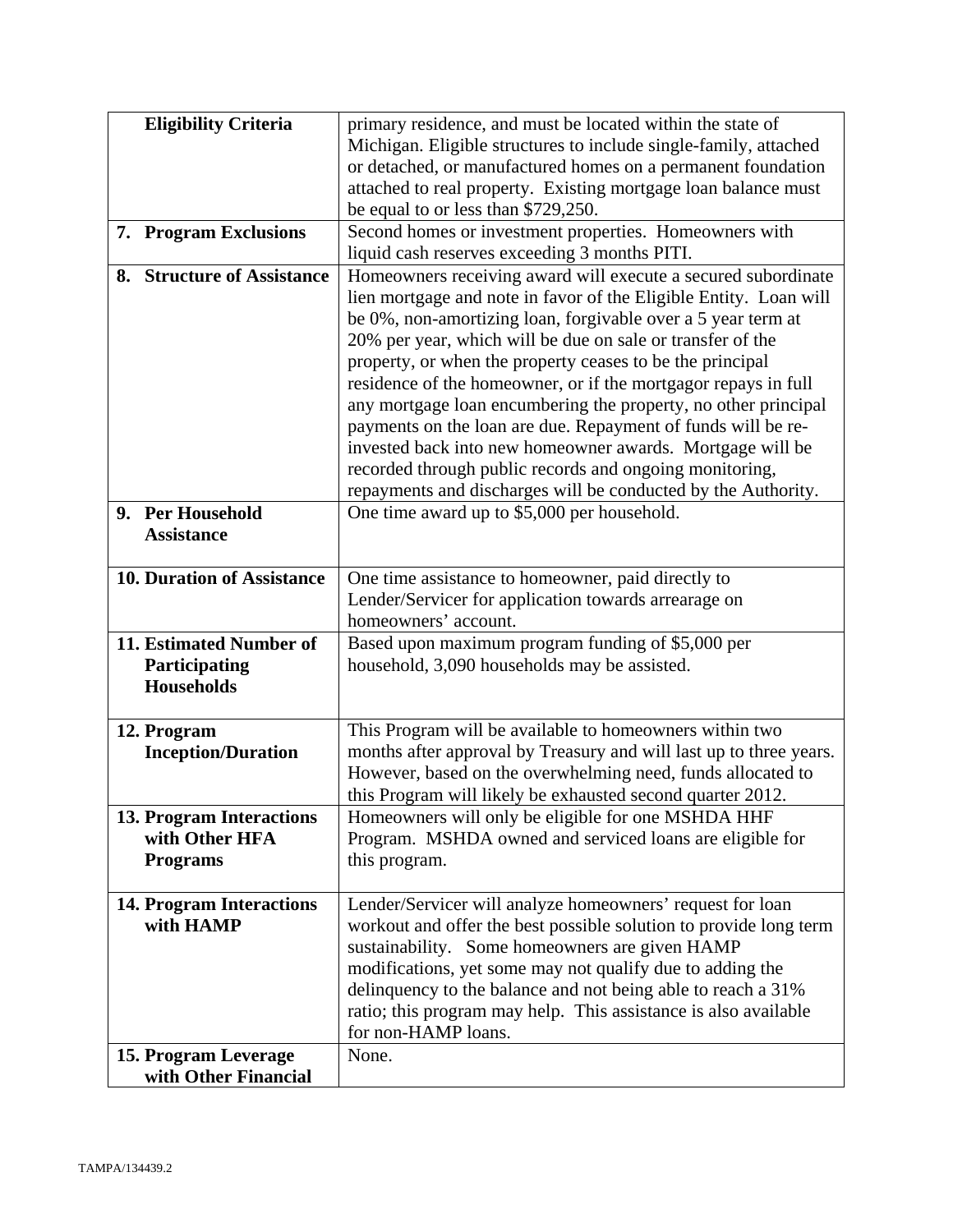| <b>Resources</b>                             |            |                |
|----------------------------------------------|------------|----------------|
| 16. Qualify as an<br>Unemployment<br>Program | $\Box$ Yes | $\boxtimes$ No |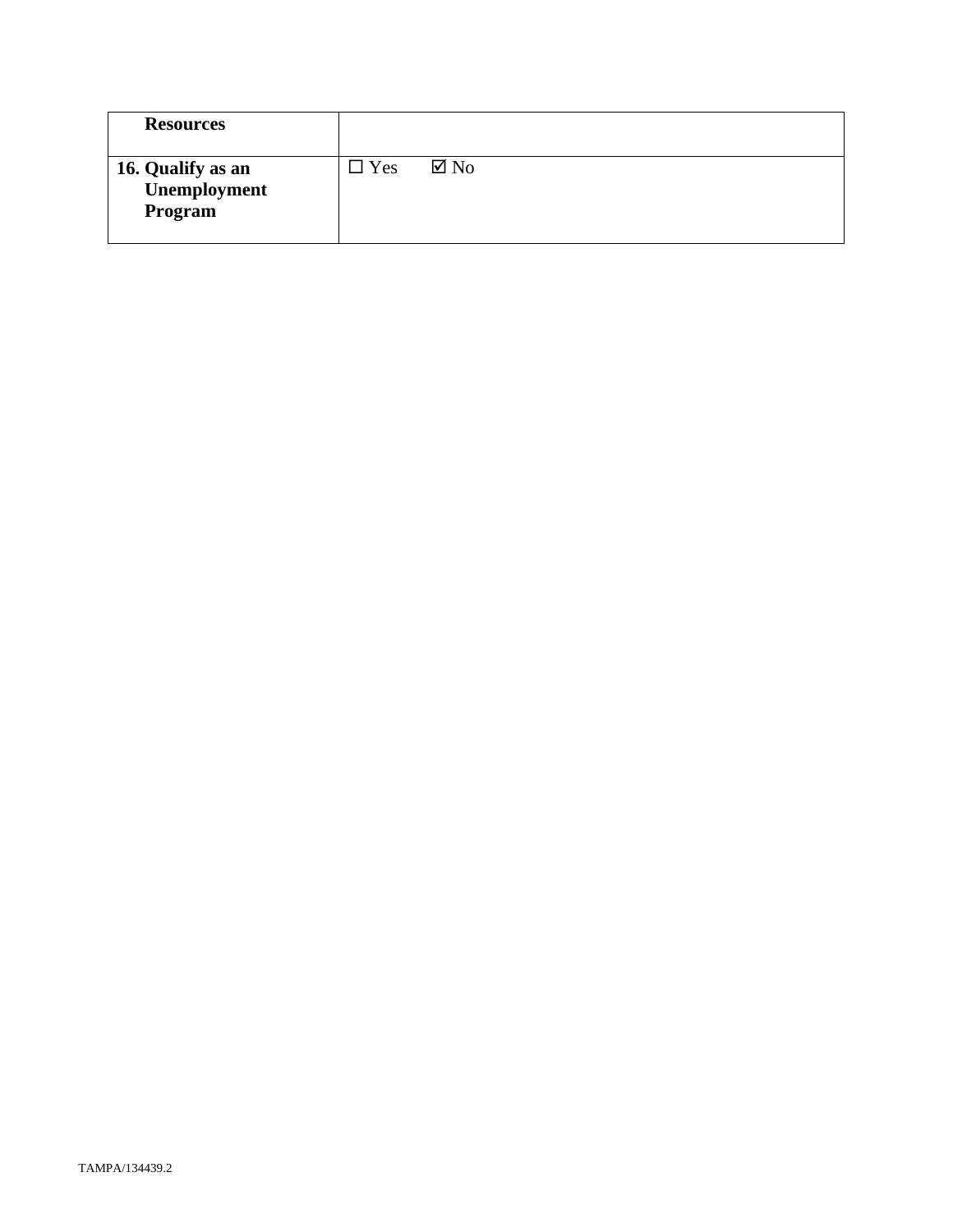## **SERVICE SCHEDULE B-3**

## **Michigan State Housing Development Authority**

## **UNEMPLOYMENT MORTGAGE SUBSIDY PROGRAM Summary Guidelines**

| 1. | <b>Program Overview</b>                    | The Michigan State Housing Development Authority<br>(MSHDA), through its Unemployment Mortgage Subsidy                             |
|----|--------------------------------------------|------------------------------------------------------------------------------------------------------------------------------------|
|    |                                            | Program, is partnering with financial institutions to directly                                                                     |
|    |                                            | provide funds to subsidize an eligible borrower's current or                                                                       |
|    |                                            | modified mortgage payment.                                                                                                         |
|    |                                            |                                                                                                                                    |
|    |                                            | This Program will assist the borrower in retaining<br>homeownership by subsidizing 100% or \$1,500 (whichever is                   |
|    |                                            | less) of the first mortgage payment due after the borrower is                                                                      |
|    |                                            | approved for the program, and 50% or \$750 (whichever is less)                                                                     |
|    |                                            | of the subsequent 11 mortgage payments, provided the borrower                                                                      |
|    |                                            | remains eligible. The assistance will not exceed a total of 12                                                                     |
|    |                                            | consecutive months or \$9,750. Borrowers will be responsible                                                                       |
|    |                                            | for the unsubsidized portion of their monthly payment, which                                                                       |
|    |                                            | borrower shall remit to MSHDA. MSHDA will combine the<br>borrower portion with the subsidy and remit the full mortgage             |
|    |                                            | payment directly to the lender or servicer.                                                                                        |
|    |                                            | Borrowers will also be eligible for up to \$3,000 in assistance to                                                                 |
|    |                                            | correct a mortgage delinquency that accumulated during a                                                                           |
|    |                                            | period of unemployment prior to receiving monthly mortgage                                                                         |
|    |                                            | assistance.                                                                                                                        |
| 2. | <b>Program Goals</b>                       | Provide mortgage payment assistance to Michigan unemployed                                                                         |
|    |                                            | residents, helping them remain successful with homeownership.                                                                      |
| 3. | <b>Target Population /</b><br><b>Areas</b> | The Authority does not anticipate targeting this assistance on a<br>geographic basis, nor have we anticipated specific hard income |
|    |                                            | limits. However, in practical terms this program will most                                                                         |
|    |                                            | likely assist working and middle-income families.                                                                                  |
| 4. | <b>Program Allocation</b>                  | \$435,995,252.00                                                                                                                   |
|    | (Excluding                                 |                                                                                                                                    |
|    | <b>Administrative</b>                      |                                                                                                                                    |
|    | <b>Expenses</b> )                          |                                                                                                                                    |
| 5. | <b>Borrower Eligibility</b>                | Homeowners who have lost their job and are receiving Michigan                                                                      |
|    | Criteria                                   | unemployment benefits will apply for assistance to their                                                                           |
|    |                                            | Servicer. Homeowners will be required to provide a financial                                                                       |
|    |                                            | hardship affidavit. The Servicer will first determine borrower's                                                                   |
|    |                                            | qualifying ratios for eligibility according to their own                                                                           |
|    |                                            | standardized modification guidelines, i.e. HAMP, FDIC, etc.                                                                        |
|    |                                            | Servicer will submit the eligible homeowner's application to                                                                       |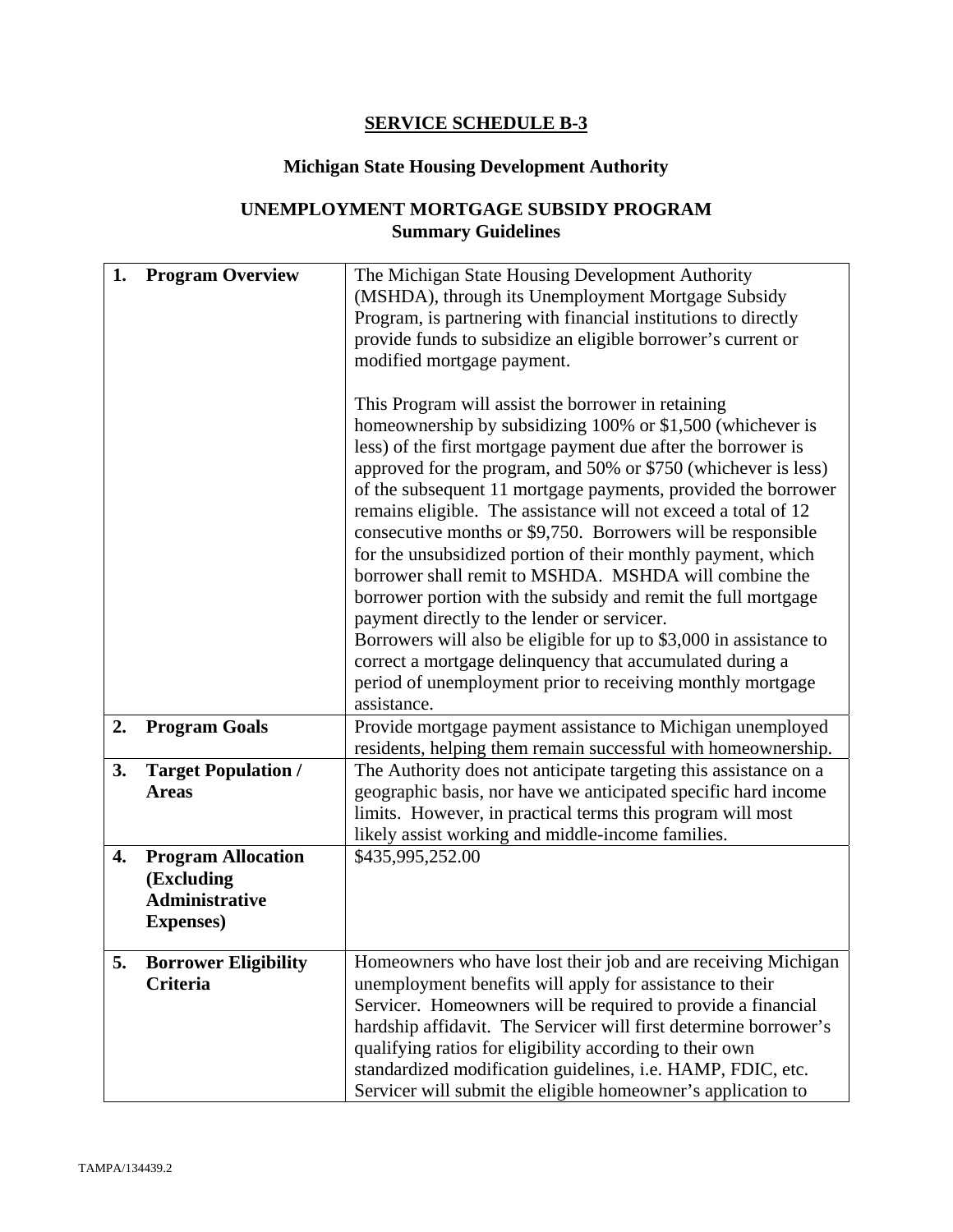|    |                                | MSHDA for review and approval; packages must include                 |
|----|--------------------------------|----------------------------------------------------------------------|
|    |                                | evidence homeowner is currently receiving unemployment               |
|    |                                | benefits. MSHDA will communicate approval to the Servicer.           |
|    |                                | Housing ratios should not exceed a sustainable ratio, generally      |
|    |                                | 43%; this assistance will not be permitted to reduce housing         |
|    |                                | ratio below 25%. Funds will be available on a first come, first      |
|    |                                | serve basis. Ratios are calculated considering current household     |
|    |                                | income which includes unemployment compensation.                     |
| 6. | <b>Property / Loan</b>         | Owner-occupied, primary residence, located in the state of           |
|    | <b>Eligibility Criteria</b>    | Michigan. Include single family, one-unit properties, attached       |
|    |                                | or detached condominiums, single or double-wide manufactured         |
|    |                                | homes on a permanent foundation that are taxed as real estate.       |
|    |                                | Unemployed homeowner must be obligated on original Note.             |
|    |                                | Existing mortgage loan balance must be equal to or less than         |
|    |                                | \$729,750.                                                           |
| 7. | <b>Program Exclusions</b>      | Second homes, investment property, multi-unit properties.            |
|    |                                | Homeowners with liquid assets exceeding 3 months PITI.               |
|    |                                | Homeowners not receiving Michigan unemployment benefits.             |
| 8. | <b>Structure of Assistance</b> | Homeowners receiving award will execute a subordinate                |
|    |                                | mortgage secured by a lien against the property, and a note in       |
|    |                                | favor of the Eligible Entity. Loan will be 0%, non-recourse,         |
|    |                                | non-amortizing, forgivable over a 5 year term at 20% per year,       |
|    |                                | which will be due on sale or transfer of the property (if sufficient |
|    |                                |                                                                      |
|    |                                | equity proceeds are available from the sale). In the event the       |
|    |                                | property ceases to be the principal residence of the homeowner       |
|    |                                | for other reasons, or if the mortgagor repays in full any            |
|    |                                | mortgage loan encumbering the property, the loan will be             |
|    |                                | forgiven. Repayment of funds will be re-invested back into new       |
|    |                                | homeowner awards until December 31, 2017; thereafter all             |
|    |                                | remaining and repaid funds will be returned to Treasury.             |
|    |                                | Mortgage will be recorded through public records and ongoing         |
|    |                                | monitoring, repayments and discharges will be conducted by           |
|    |                                | MSHDA.                                                               |
| 9. | <b>Per Household</b>           | \$12,750 maximum per household.                                      |
|    | <b>Assistance</b>              |                                                                      |
|    |                                | The lesser of 100% of the mortgage payment or \$1,500 for the        |
|    |                                | first months' mortgage payment following borrower approval,          |
|    |                                | and the lesser of 50% of the mortgage payment or \$750 per           |
|    |                                | month for the subsequent 11 months (so long as the borrower          |
|    |                                | remains eligible), not to exceed a total of 12 consecutive           |
|    |                                | months; which calculates to a maximum of \$9,750 per                 |
|    |                                | household. The borrower shall remain responsible for the             |
|    |                                | unsubsidized portion of the mortgage payment. MSHDA will             |
|    |                                | collect the borrower's portion and submit the full mortgage          |
|    |                                | payment directly to the lender or servicer. Homeowners will          |
|    |                                | submit their required portion to MSHDA prior to the next due         |